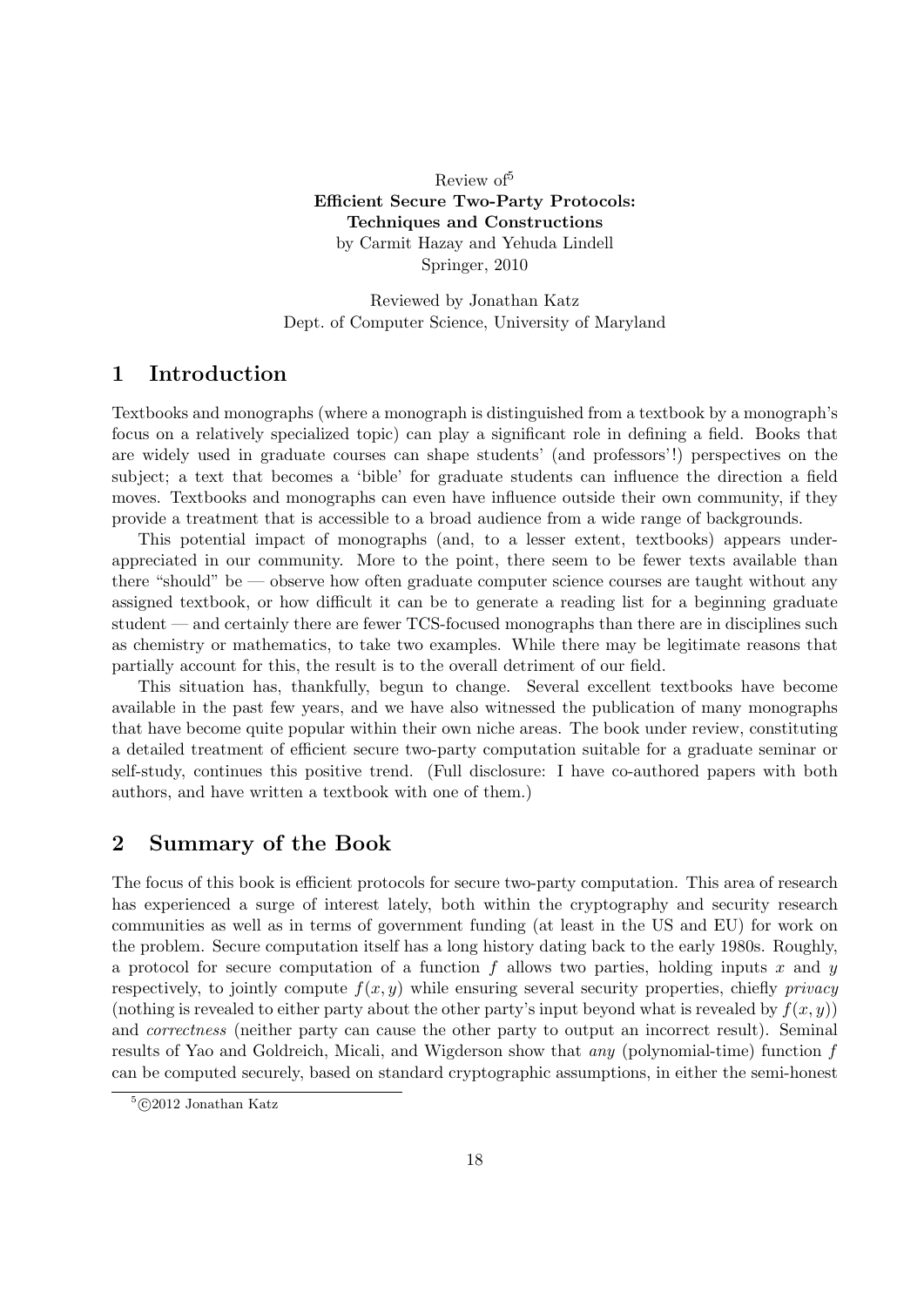or malicious settings and for any number of corrupted parties. (In the semi-honest setting, parties are assumed to follow the protocol but may then try to learn additional information about the other parties' inputs. In the malicious setting, parties can behave arbitrarily.) These results are among the most important in the field of cryptography, and contain beautiful ideas that every theoretical computer scientist should be aware of.

Initial results on secure computation focused primarily on feasibility. More recently researchers have developed and implemented highly efficient protocols for certain tasks. Roughly, research has progressed in three (overlapping) directions:

- Exploring (reasonable) weakenings of the security definitions in the hopes that these relaxed definitions will enable more efficient protocols.
- Optimizing protocols for "generic" secure computation that can be applied to arbitrary functions represented as boolean circuits.
- Developing efficient "special-purpose" protocols for particular functions of interest. These protocols exploit specific properties of the functions under consideration, and so do not (necessarily) rely on a boolean-circuit representation.

The present book describes results of the authors in each of the above areas. Following an overview of the book in Chapter 1, the book presents formal definitions of security for secure computation in Chapter 2. In addition to defining the "standard" notions of semi-honest and malicious security, the book also includes various intermediate notions including nonsimulationbased definitions of security and a newer definition proposed by Aumann and Lindell called covert security. Roughly, covert security does not *prevent* a malicious adversary from "cheating" and potentially violating various security guarantees; rather, it merely guarantees that any such cheating will be *detected* with high probability (at which point the second party can seek legal recourse). It has been argued that in many real-world settings, this threat of being caught will be sufficient to deter malicious behavior in the first place.

Chapters 3–5 describe "generic" protocols for secure computation of arbitrary functions f based on a boolean circuit computing f. Chapter 3 contains a full description of Yao's protocol for semihonest adversaries, along with a detailed proof of security. (Amazingly, Yao's original paper includes neither the details of the protocol nor a security proof!) Chapters 4 and 5 discuss how to extend Yao's protocol so as to achieve malicious security and covert security, respectively.

The remainder of the book focuses on efficient protocols for specific functions. Thus includes several protocols (achieving different notions of security) for oblivious transfer, a fundamental primitive that is used as a building block of the generic protocols for secure computation mentioned above; protocols for oblivious pseudorandom function evaluation; for finding the median (or, more generally, the kth-ranked element) of two lists held by the parties; for keyword search; and for pattern matching.

If there is a fault with the book, it is that it focuses largely (though not exclusively) on results of the authors. These results do tell a coherent story; still, there were several results by other researchers that, in my mind, should have been included in a survey text of this sort. One prominent example is the work on *oblivious transfer extension*, which allows a large number of oblivious transfers to be carried out at essentially the cost of only k oblivious transfers (for  $k$  a statistical security parameter) and is the method of choice in practice when oblivious transfer is implemented. The authors also do not cover any results in the *random-oracle model*. Although there may be